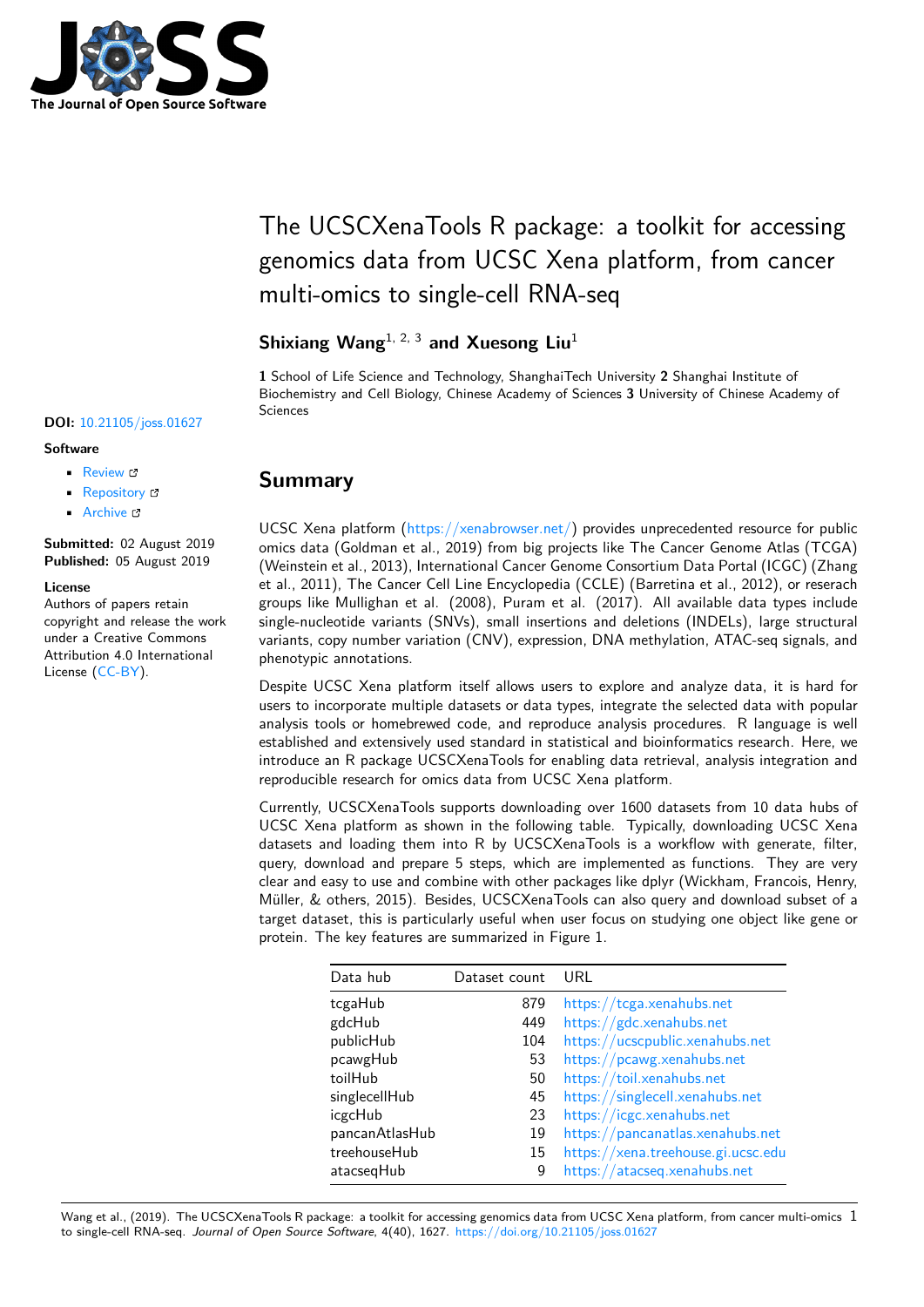



**Figure 1:** Overview of UCSCXenaTools

## **Acknowledgements**

We thank Christine Stawitz and Carl Ganz for their constructive comments. This package is based on R package XenaR, thanks Martin Morgan for his work.

## **References**

Barretina, J., Caponigro, G., Stransky, N., Venkatesan, K., Margolin, A. A., Kim, S., Wilson, C. J., et al. (2012). The cancer cell line encyclopedia enables predictive modelling of anticancer drug sensitivity. *Nature*, *483*(7391), 603.

Goldman, M., Craft, B., Hastie, M., Repečka, K., Kamath, A., McDade, F., Rogers, D., et al. (2019). The ucsc xena platform for cancer genomics data visualization and interpretation. *BioRxiv*, 326470.

Mullighan, C. G., Phillips, L. A., Su, X., Ma, J., Miller, C. B., Shurtleff, S. A., & Downing, J. R. (2008). Genomic analysis of the clonal origins of relapsed acute lymphoblastic leukemia. *Science*, *322*(5906), 1377–1380.

Puram, S. V., Tirosh, I., Parikh, A. S., Patel, A. P., Yizhak, K., Gillespie, S., Rodman, C., et al. (2017). Single-cell transcriptomic analysis of primary and metastatic tumor ecosystems in head and neck cancer. *Cell*, *171*(7), 1611–1624.

Wang et al., (2019). The UCSCXenaTools R package: a toolkit for accessing genomics data from UCSC Xena platform, from cancer multi-omics 2to single-cell RNA-seq. *Journal of Open Source Software*, 4(40), 1627. https://doi.org/10.21105/joss.01627